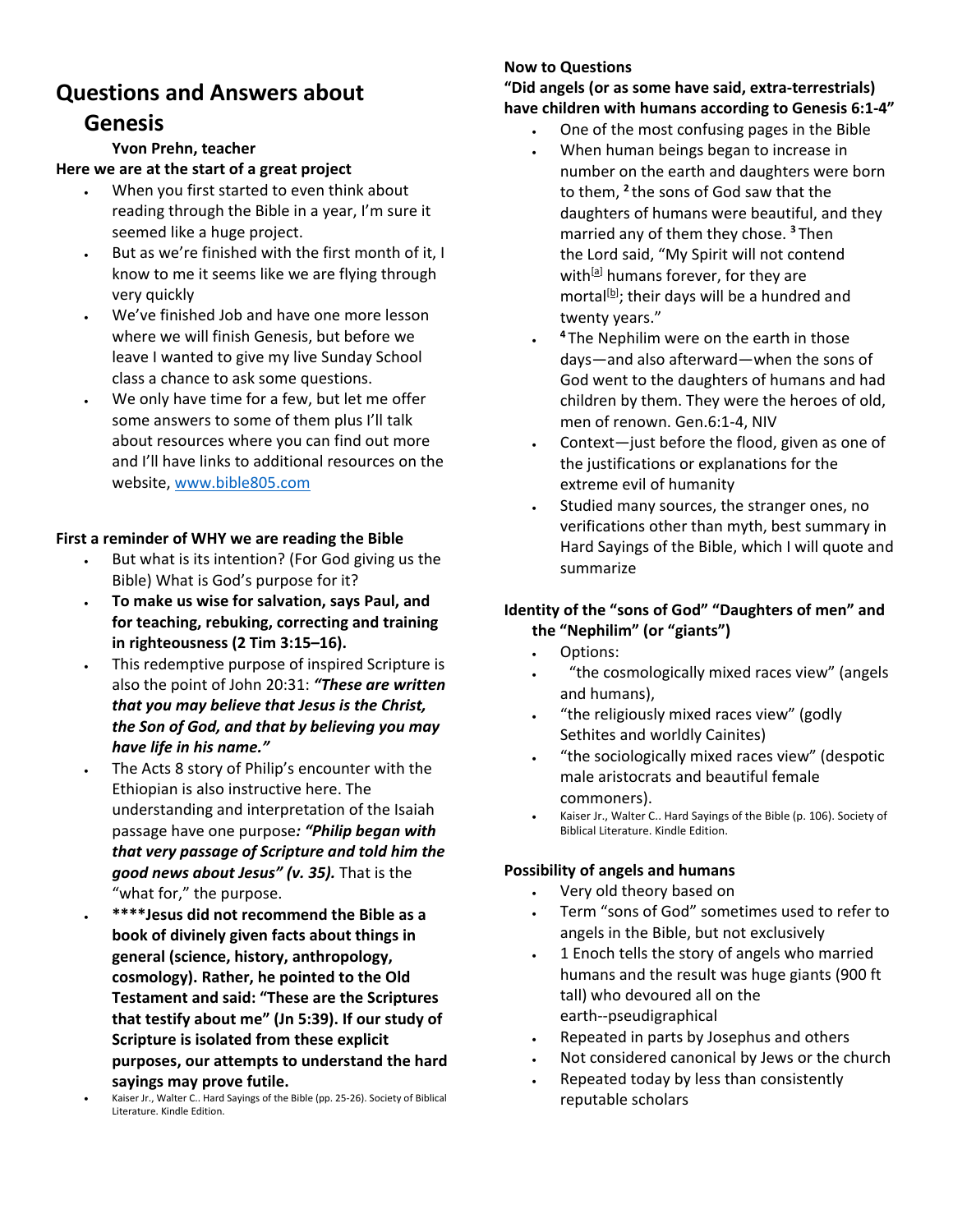#### **Reasons why this cannot be**

- Nowhere else in the Bible is the idea that angels can marry or have a sexual relationship with humans
- Jesus stated specifically that angels do not marry in Mark 12:25
- Some also point out there is no reason why judgement (the Flood) should happen to earth if angels were the cause of it
- The idea that "giants" were the result, if taken in a historical context loses a bit of its power
- Goliath 6'9" tall (some manuscripts over 9 ft) either one formidable
- Charlemagne 6'4", average man about 5'6"
- There have always been taller men and because of size often seized positions of power, but size alone did not/does not make them sinful.

#### **Additional suggestions about the angels and humans**

- Some, however, will appeal to the New Testament passages of 1 Peter 3:18–20, 2 Peter 2:4 and Jude 6–7 for further support of the angel theory. But these passages do not say anything about angelic marriages. To argue from the phrase "in a similar way" in Jude 7 that the sin of Sodom and Gomorrah is the same as the sin of Genesis 6:1–4 claims too much, for the sin of sodomy is not the same thing as marrying a wife from another part of the universe!
- In fact, "in a similar way" does not compare the sin of the angels with the sin of the men of Sodom and Gomorrah; instead, it compares the sin of Sodom and Gomorrah with the sins of "the cities about them" (that is, Admah and Zeboiim; see Deut 29:23 and Hos 11:8). Thus, the sins of Jude's angels (Jude 6) and the sins of the five cities of the plain (Jude 7) are held up as warnings of the judgment that could come to others.
- The fall of the angels that Jude mentions is that which took place when Lucifer fell. To connect this fall with the time of the flood because of the proximity of the references in Jude 4–7 would demand that we connect the flood with the overthrow of the five cities of the plain. But the events listed in Jude are successive, not simultaneous: (1) the fall in eternity of Satan (Jude 4), (2) the preaching of Noah prior to the flood (Jude 5) and (3) the overthrow of Sodom and Gomorrah (Jude 6).

#### **A godly race (of Seth) & ungodly (of Cain)**

- Simply doesn't make sense—only evil men; only godly women
- And why would that produce "giants"? Though it doesn't say that.

#### **Final view of sociologically mixed groups**

- "Sons of God" an early, but very typical reference to men in power. ("puny god" Hulk and Loki)
- The term also "giants" often referred to those in despotic power
- Hard sayings book has extensive documentation on the use of this term in ancient writings to refer to men in power and those who early on began to practice polygamy.

#### **Summary of Genesis 6 controversies**

- Genesis 6:1–4, therefore, is best understood as depicting ambitious, despotic and autocratic rulers seizing both women and power in an attempt to gain all the authority and notoriety they could from those within their reach. Their progeny was, not surprisingly, adversely affected, and so it was that God was grieved over the increased wickedness on planet Earth. Every inclination of the hearts and thoughts of humanity was evil. Thus, the flood had to come to judge humankind for the perversion of authority, the state, justice and human sexuality.
- Kaiser Jr., Walter C.. Hard Sayings of the Bible (p. 108). Society of Biblical Literature. Kindle Edition.
- Perhaps not as explosive, etc. but truthful

#### **Application**

- Immoral power, pride, sexual greediness is not pleasing to God
- "Blessed are the peacemakers, THEY shall be called the sons of God." Matt. 5:9
- People like that are not to be admired
- They will be judged, and their power will end
- The meek will inherit the earth. Matt. 5:5
- *Meekness toward God is that disposition of spirit in which we accept His dealings with us as good, and therefore without disputing or resisting. In the OT, the meek are those wholly relying on God rather than their own strength to defend against injustice. Thus, meekness toward evil people means knowing God is permitting*
- Kaiser Jr., Walter C.. Hard Sayings of the Bible (p. 107).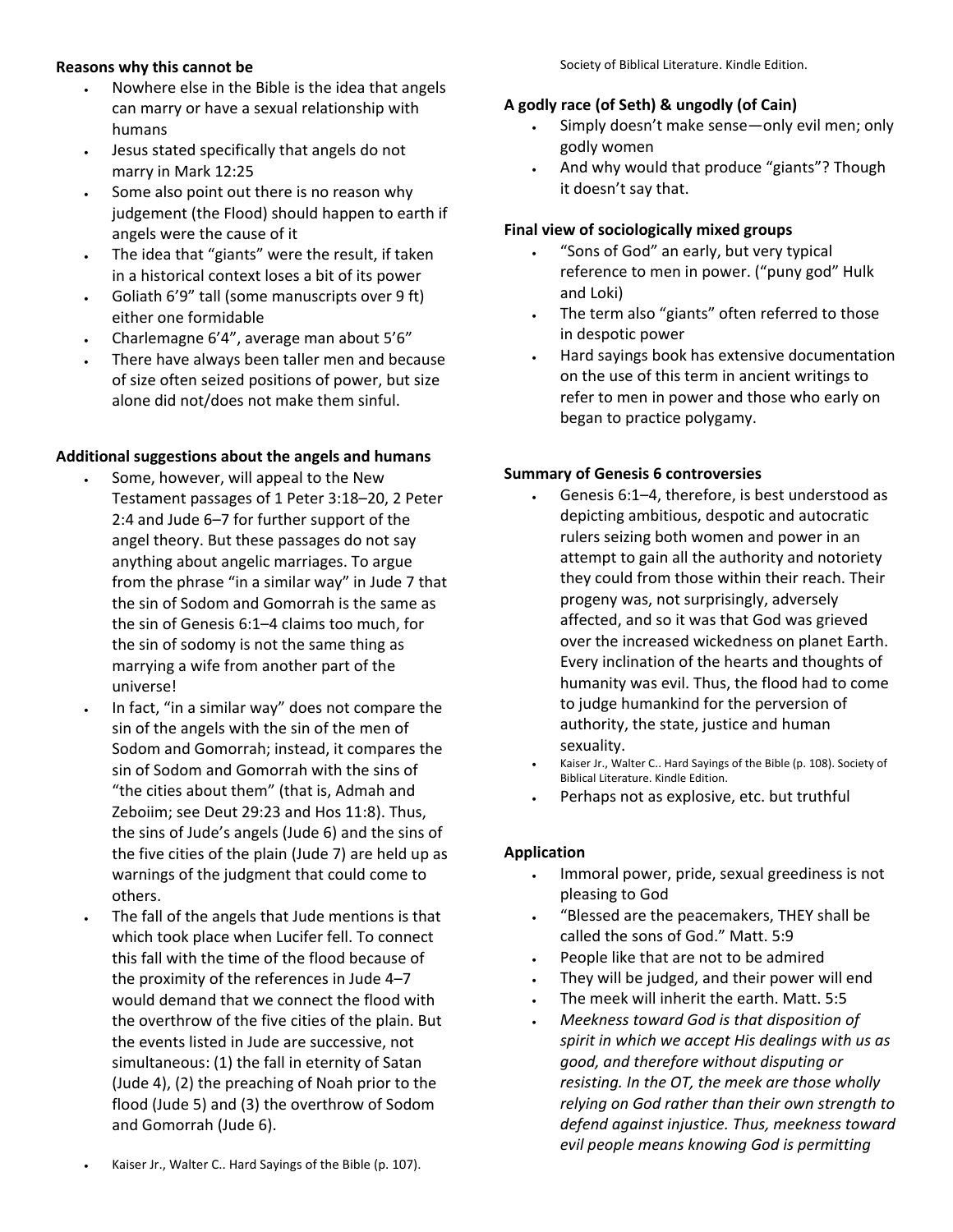*the injuries they inflict, that He is using them to purify His elect, and that He will deliver His elect in His time (Isa 41:17, Luk 18:1-8). Gentleness or meekness is the opposite to self-assertiveness and self-interest. It stems from trust in God's goodness and control over the situation. The gentle person is not occupied with self at all.*  [https://www.blueletterbible.org/kjv/mat/5/1/s](https://www.blueletterbible.org/kjv/mat/5/1/s_934005) [\\_934005](https://www.blueletterbible.org/kjv/mat/5/1/s_934005)

#### **"What about the curses in Genesis?, e.g. Cain and Lamech, Canaan and Ham?"**

- Curse of Cain and Lamech
- Lamech-- a descendant of Cain.
- The first bigamist (more than one wife) in the Bible
- Kills and then to his wives--a sinful boast. Cain's avenging was decreed by God. Only God had the right to take his life.
- Lamech in many ways setting himself up as even greater than God because though God pronounced a "seven-fold" curse, Lamech ups it to seventy-seven.
- His people built a city, first to use music, metallurgy--one commentator said ancients were not that skilled.....not true.
- After this Lamech, Cain's line not listed again (and was wiped out totally in the flood.

#### **Matthew Henry's summation of the line of Cain**

Cain went out from the presence of the Lord, and we never find that he came into it again, to his comfort. The land Cain dwelt in was called the land of Nod, which means, 'shaking,' or 'trembling,' and so shows the restlessness and uneasiness of his own spirit, or 'the land of a vagabond:' they that depart from God cannot find rest anywhere else. Those on earth who looked for the heavenly city, chose to dwell in tabernacles or tents; but Cain, as not minding that city, built one on earth. Thus, all who are cursed of God seek their settlement and satisfaction here below. *Matthew Henry, concise commentary*

#### **Curse of Canaan, not Ham**

- When Noah awoke from his wine and found out what his youngest son had done to him, **<sup>25</sup>** he said,
- "Cursed be Canaan! The lowest of slaves will he be to his brothers."
- **Important to remember: "**Then God blessed Noah and his sons. Gen. 9:1"
- In a shame-based culture, Ham's telling and shaming his father extremely serious. To curse the son would be to say that a curse would follow his family line.
- "The cursing of Ham has to do with the sin of Ham when his father Noah uncovered himself at his drunkenness. Though we are not told the exact sin of Ham, we do know that it was reprehensible enough for God to curse the line of his son Canaan. The judgment was not directed to Canaan personally but rather to his descendants." Don Stewart
- What is stated is that Canaan was cursed, and this must have been due to either the same sin committed by Canaan or a prophetic utterance of the sins that Canaan and his descendants would become notorious for over the coming centuries (*Leviticus 18:3–29*, *Deuteronomy 20:17–18*), or possibly both things. https://answersingenesis.org/bible-characters/t he-curse-of-canaan/

**"What about the blessing of Isaac to Jacob…. question was, "Isaac did not bless Esau even though Isaac discovered that Jacob had deceived him (Isaac) into giving him the blessing.** 

# **Couldn't or why didn't Isaac not bless Esau too?**

- Isaac did bless Esau
- It was by faith that **Isaac** gave Jacob and Esau his blessing, for his words dealt with what should happen in the future. Hebrews 11:20-22
- Esau said to his father, "Do you have only one blessing, my father? Bless me too, my father!" Then Esau wept aloud.
- <sup>39</sup> His father Isaac answered him,
- "Your dwelling will be away from the earth's richness, away from the dew of heaven above.
	- **<sup>40</sup>** You will live by the sword and you will serve your brother. But when you grow restless,
	- you will throw his yoke from off your neck."
- Like God's blessing of Ishmael also, though he was not in the covenant line of people

**Comments on Esau**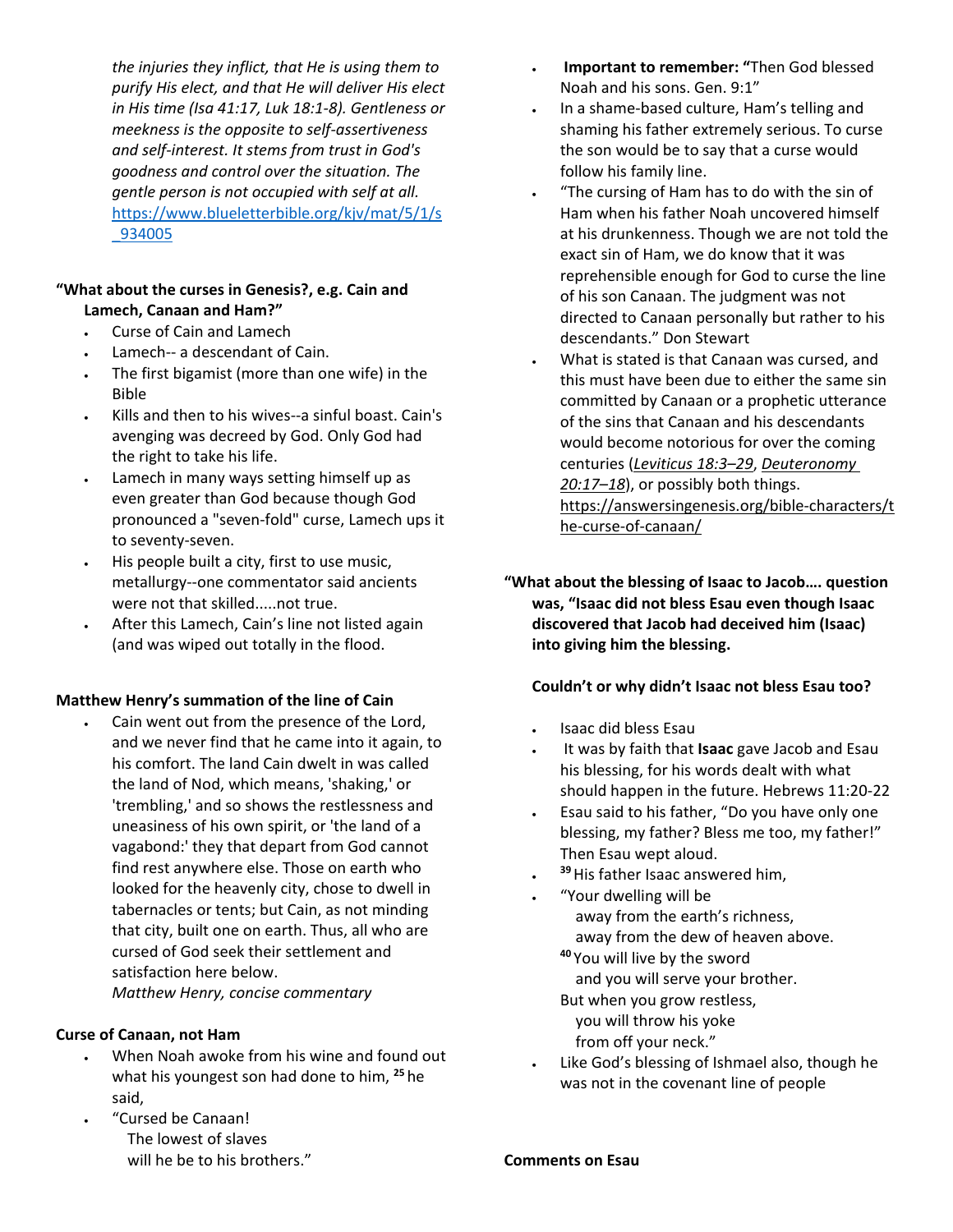- When the children were born God told parents that the older would serve the younger
- Predestination or foresight?
- Esau's character: sold his original blessing and the rights of the firstborn; married pagan wives, angry, harbored murder in his heart, no evidence of serving God
- Jacob struggled, but a growing relationship with God
- God choosing Jacob a picture of God's gracious choice (NT verses)

# **"If the Bible says you can't see God, how could people see him in Genesis?"**

- Keep in mind our God is a Trinity—three persons—ONE GOD
- God the Father, the one not seen, but at times one person of the Trinity chose to take human form
- Overall called a "theophany"
- Some specifically, when the pre-incarnate Christ, called a "Christophanies
- Some Bible commentators believe that whenever someone received a visit from "the angel of the Lord," this was in fact the pre-incarnate Christ. These appearances can be seen in Genesis 16:7-14; Genesis 22:11-18; Judges 5:23; 2 Kings 19:35; and other passages.
- Other commentators believe these were in fact angelophanies, or appearances of angels.
- While there are no indisputable Christophanies in the Old Testament, every theophany wherein God takes on human form foreshadows the incarnation, where God took the form of a man to live among us as Emmanuel, "God with us" (Matthew 1:23)

# **"How do you explain fossils of humans 30,000 to 40,000 years old?"**

- Great debate on the age of fossils by even secular scientists
- Great debate on the age of the earth by Christian and secular scientists
- We really don't know
- What we do know—

#### **What is not important is the HOW and the WHEN, what is important is the WHO**

- In the beginning God created man in his own image
- Adam and Eve real people at a specific point in

time

- New Testament theology dependent on this
- *For as in Adam all die, so in Christ all will be made alive. I Cor 15:22 NIV*
- *Just as everyone dies because we all belong to Adam, everyone who belongs to Christ will be given new life. I Cor 15:22 NLV*
- Some things in the Bible we are not told the details.
- Trust in the one who does and who in His time may explain the details to us in the coming Kingdom.
- NT explains OT, reasonable to assume much we don't understand now we will and from far better teachers than we have now (meaning me).

# **Questions related to: Is Jesus the only way to heaven?**

- Short answer: "Yes"
- But let's look at it in the light of our project to read through the entire Bible.
- To repeat the quote from earlier....
- To make us wise for salvation, says Paul, and for teaching, rebuking, correcting and training in righteousness (2 Tim 3:15–16).
- The biblical writings were written "to teach us, so that through endurance and the encouragement of the Scriptures we might have hope" (Rom 15:4). This redemptive purpose of inspired Scripture is also the point of John 20:31: "These are written that you may believe that Jesus is the Christ, the Son of God, and that by believing you may have life in his name."

# **How can reading through the entire Bible in historical order help do this?**

- This is exciting!
- Every OT book as you will see prefigures or has specific prophecies about a coming Messiah.
- The NT shows specifically how these prophecies were fulfilled—reading the book of Matthew is especially instructive at this point.
- Look at this objectively. Thousands of years ahead, specific prophecies made about a specific person who would live in a historically verified time and die in precisely the way predicted.
- Jesus was not simply a nice man who happened along in the first century.
- *God, outside of time, step-by-step in time*
- *Verifies that Jesus and Jesus alone is the only one who qualifies to be the savior of humanity.*